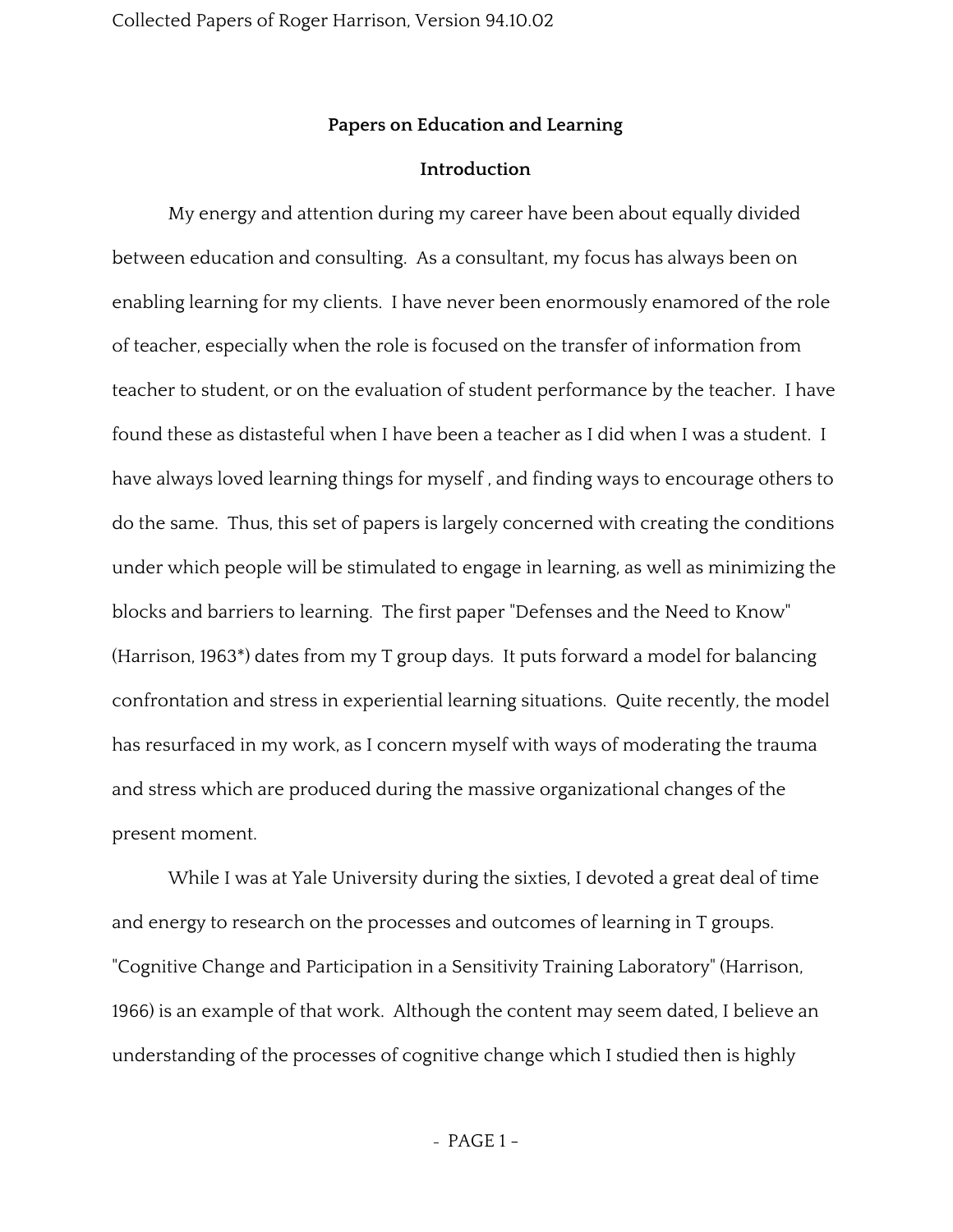relevant now to helping organization members to learn during periods of organization change (that is to say, almost all the time!).

While at Yale, I struggled long, and ultimately successfully, with the question of how to create an enclave of empowered and active learners in my classroom, finding ways to buffer the influence of the traditional authoritarian milieu in a prestigious mainstream university. In this work, I was led into exploring and inventing theory and practice of "social architecture." While at Yale, I applied my what I was learning about the design of experiential education to the training of Peace Corps Volunteers for service in Latin America. My paper with Richard Hopkins, "The Design of Cross Cultural Training: An Alternative to the University Model" (Harrison and Hopkins, 1967\*) was intended both to provide guidance in designing training relevant to overseas performance, and also as a general critique of traditional university educational methods. To my delight, it was received as such by radical students and faculty engaged in university reform during the sixties. When I left Yale in 1966, I abandoned my academic ambitions in favor of a full time consulting career. As a kind of legacy to others, I wrote everything I then knew about motivating and empowering students in "Classroom Innovation: A Design Primer"(Harrison, 1969\*).

I spent the late sixties and early seventies establishing myself as a freelance consultant and then I returned to my educational interests, prompted by the success of my efforts to design a form of experiential education for European managers that did not depend on small group processes for its energy. "Developing Autonomy, Initiative and Risk Taking Through a Laboratory Design" (Harrison, 1972\*-a) describes